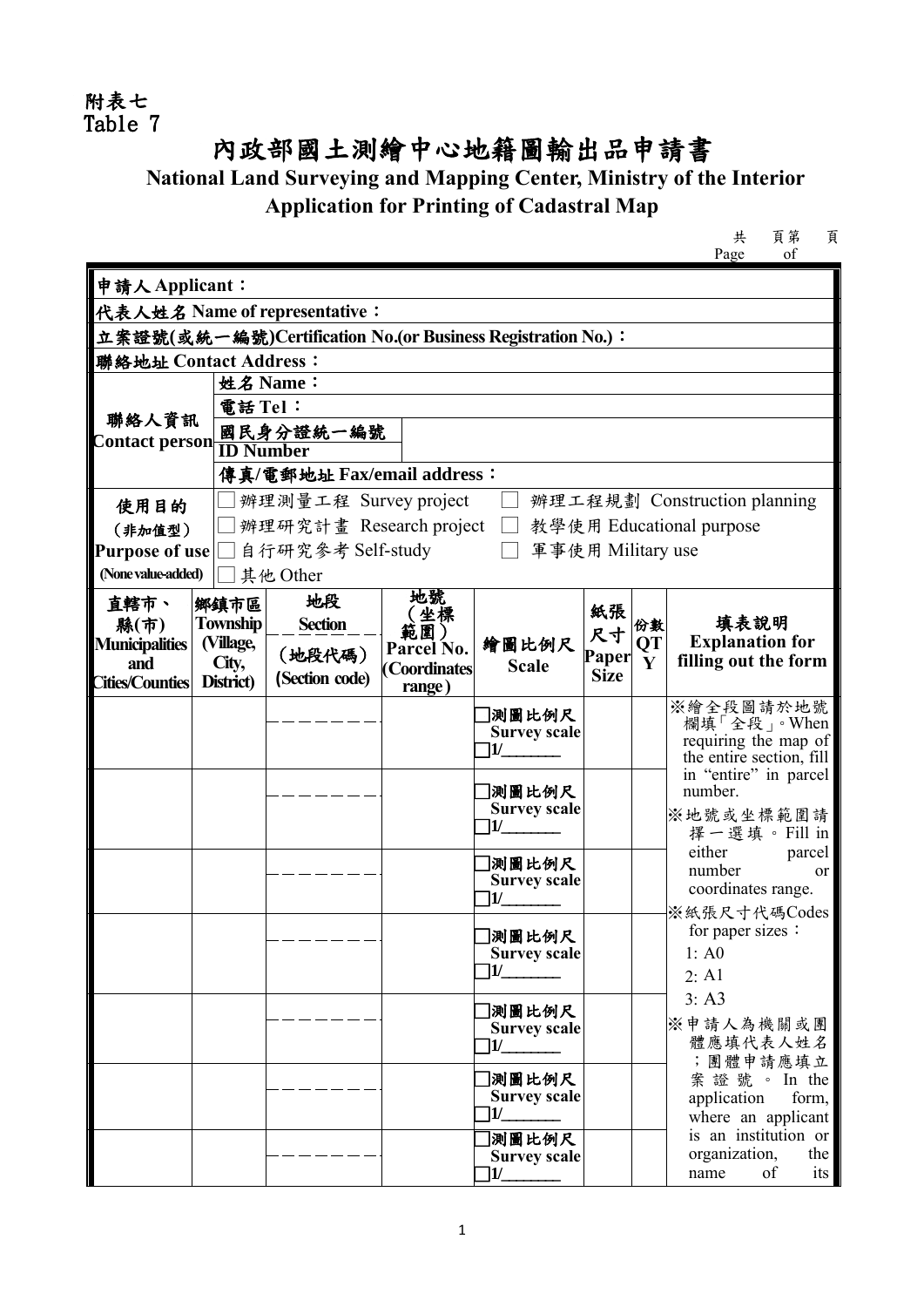|  | ]測圖比例尺<br>Survey scale | representative shall<br>be specified; where<br>an applicant is an<br>organization,<br>its l<br>certification<br>no.<br>shall be specified. |
|--|------------------------|--------------------------------------------------------------------------------------------------------------------------------------------|
|--|------------------------|--------------------------------------------------------------------------------------------------------------------------------------------|

資料使用注意事項 Important notes for use of data :

- 1.申請人應依申請目的使用資料,不得移作申請目的外之使用。An applicant shall use the data pursuant to the purpose of the application and may not use the data outside the scope of the purpose specified in the application.
- 2.非經本中心書面許可,申請人不得自行重製或交付他人使用,亦不得以附加或改良資料為由,自 行重製或交付他人使用。Without the NLSC's written consent, an applicant may not duplicate the data or deliver the data to a third party for use, or duplicate the data or deliver the data to a third party for use for the purpose of adding or modifying the data.
- 3.申請人將資料委託處理時,應於申請書備註欄載明,委託事務完畢後,應將資料收回,受託人不 得留存。Where an applicant entrusts the data to a mandatory, the applicant shall specify such mandate in the remarks column of the application form and collect the data from the mandatory, who is not allowed to keep a copy of such data in any form, after the mandate completes.
- 4.資料僅供了解空間相對位置之參考,涉及土地實際權利界址者,應以地政事務所鑑界成果為 準。The data supplied are only for reference of relative spatial positions. To determine the right over the actual boundary of land shall be based on the results of land boundaries supplied by the land office.
- 5.資料使用若涉及著作權、國家安全等相關觸法情事,概由申請人自負所有民事及刑事責任。An applicant shall be fully and solely responsible for all civil and criminal liabilities if the applicant's use of the data infringes upon copyright or national security.
- 6.申請人如對交付之資料有疑義,應於資料交付起七日內檢附收據提出疑義,由本中心查明處理。 逾期不予受理;倘申請人以掃描、影印、翻拍或數化等方式使用紙圖,本中心對其品質不負保證 亦不受理疑義退費。Where an applicant has any doubt regarding the delivered data, the applicant shall raise the doubt to the NLSC for examination by submitting the receipt within seven days after the delivery of such data, or otherwise the NLSC will not answer the case if the applicant fails to do so within the stipulated time limit. If the hard copy data is scanned, copied, remade or digitized, the quality will not be guaranteed and the refund will not be accepted.
- 7.本申請書依測繪成果申請使用辦法蒐集個人資料,僅供本申請使用,不作為其他用途。 Personal information gathered in accordance with "Regulations of surveying and mapping data application", is just for the use of this application only, not for other purposes.
- $8.$  備 註 Remark:

## 申請人簽名 Applicant's signature:

以上申請欄位不足時,請填寫續頁表格 If there is not sufficient space in the above application columns, please fill the continuation sheet. 以下由本中心填寫 **Below shall be filled out by the review staff of the NLSC**

| 收件日期<br>Application<br>acceptance date | 月<br>年<br>month<br>year | 日<br>dav           | 收件號碼<br>Case No.        |                      |                                          | 收據號碼<br>Receipt No.    |                                                   |
|----------------------------------------|-------------------------|--------------------|-------------------------|----------------------|------------------------------------------|------------------------|---------------------------------------------------|
| 預收日期<br>Date of pre-<br>payment        | 月<br>年<br>month<br>year | 日<br>day           | 預收金額<br>Pre-paid amount |                      |                                          | 應收金額<br>Amount payable |                                                   |
| 辦理經過<br>Stages of<br>processing        | 收件<br>Acceptance        | 資料處理<br>Processing |                         | 收費<br>Payment of fee | 領件簽收<br>Issuing and signing by applicant |                        |                                                   |
| 經辦日期<br>Date of processing             |                         |                    |                         |                      |                                          |                        |                                                   |
| 辦理人員<br>Staff in charge                |                         |                    |                         |                      | 簽收 Signing for the receipt :             |                        | □ 函送   □郵貨運<br>□ by letter   □ by post or freight |